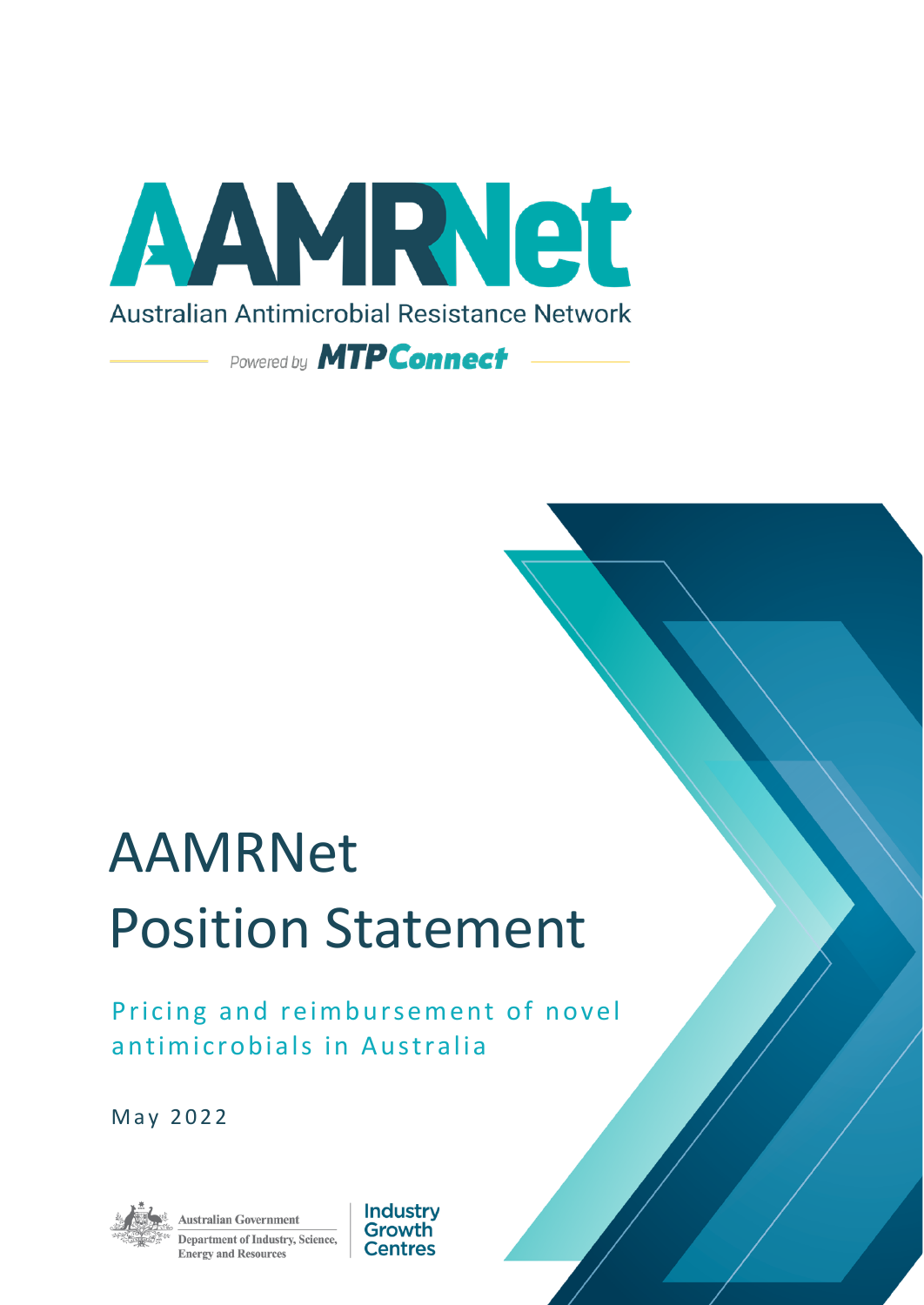# **CONTENTS**

| New funding approaches in the UK and Sweden provide exemplars for Australia to consider 7 |  |
|-------------------------------------------------------------------------------------------|--|
|                                                                                           |  |
|                                                                                           |  |
|                                                                                           |  |
|                                                                                           |  |
|                                                                                           |  |
|                                                                                           |  |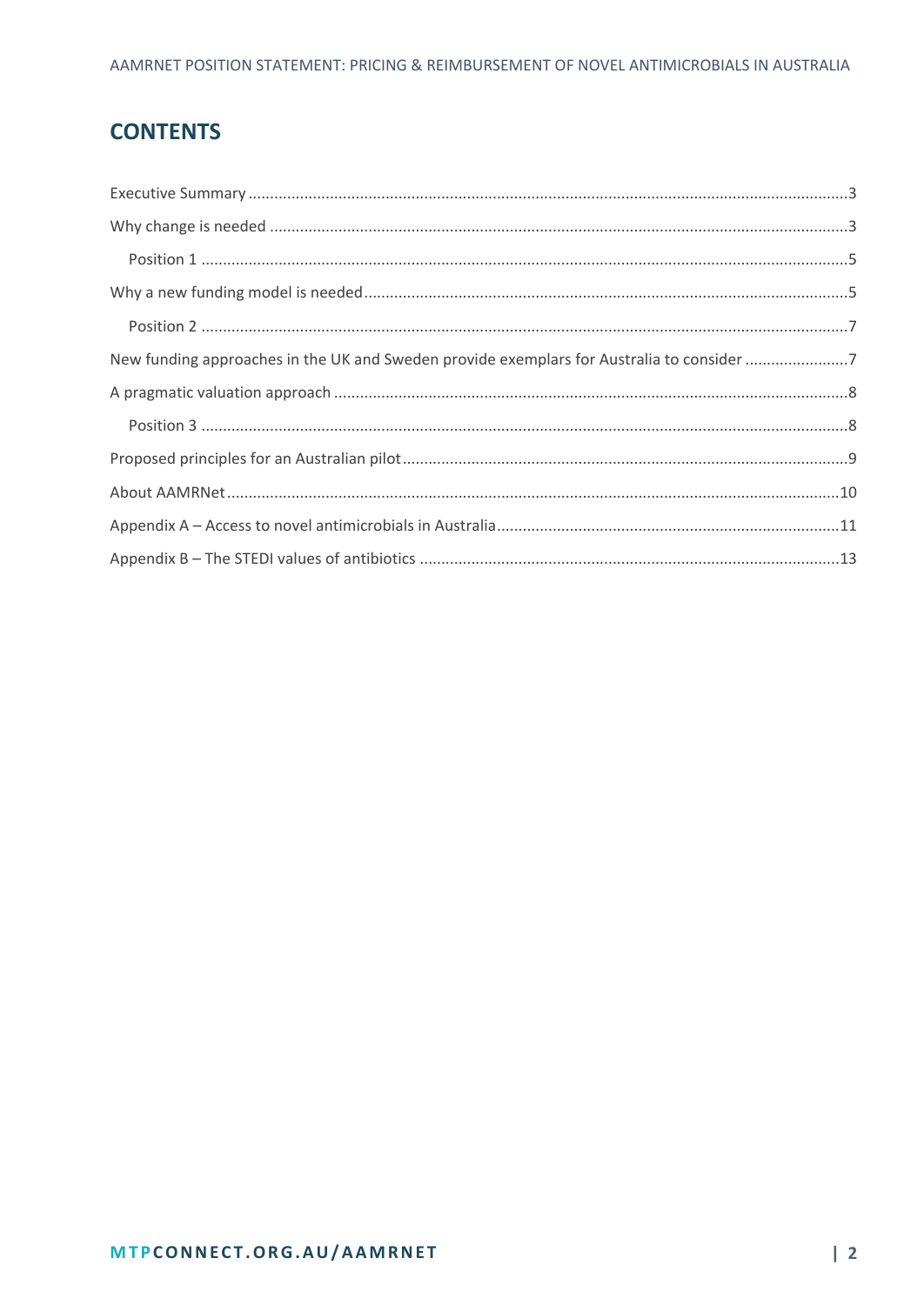# <span id="page-2-0"></span>**EXECUTIVE SUMMARY**

This position statement supports the [National Antimicrobial Resistance \(AMR\)](https://www.amr.gov.au/australias-response/national-amr-strategy) Strategy – 2020 and Beyond and its focus to ensure the continued availability of effective antimicrobials for Australians. The Australian Antimicrobial Resistance Network – AAMRNet - and respective member organisations have developed this position statement to guide the way in which pricing and funding of novel antimicrobials in Australia is undertaken.

The intent and purpose of this position statement is to:

- **EX Support the establishment of innovative ways to fund or stimulate research and development** (R&D) and improve market access for antimicrobials that are urgently needed in both the public and private sectors in Australia
- Acknowledge that the discovery of new classes of antimicrobials is an essential public good for human health. Additionally, the discovery, development and commercialisation of new antimicrobials has the potential to reduce public and private expenditures related to patient complications resulting from AMR and associated hospitalisations
- Acknowledge the broader health benefits of antimicrobials, including as key enablers of the health system
- Ensure there are sufficient incentive options in Australia to reinvigorate the antimicrobial R&D pipeline
- Retain existing and attract new pharmaceutical company investment to commercialise new antimicrobials that treat drug-resistant infections
- Support a One Health approach to the development, use and manufacture of antimicrobials across health, economic, social, and environmental goals.

| <b>Stakeholder</b> | <b>Perspectives</b>                                                                                                                                                                                                                                                                                                                                                                                                                                                                                                                                                                                                                                                                                                                                                                                                                                                                                                                                                                                                                  |
|--------------------|--------------------------------------------------------------------------------------------------------------------------------------------------------------------------------------------------------------------------------------------------------------------------------------------------------------------------------------------------------------------------------------------------------------------------------------------------------------------------------------------------------------------------------------------------------------------------------------------------------------------------------------------------------------------------------------------------------------------------------------------------------------------------------------------------------------------------------------------------------------------------------------------------------------------------------------------------------------------------------------------------------------------------------------|
| <b>Patients</b>    | Australians are already dying from multi-drug resistant (MDR) infections. A<br>ш<br>recent report estimated that over 1600 deaths were attributable to AMR<br>in Australia in 2019 <sup>1</sup> , and as more antimicrobial drugs stop working, more<br>lives will be put in danger. Additionally, patients may incur long term<br>suffering related to complications from hospitalisation for MDR infections.<br>In the United States (US), the types of patient complications arising from a<br>hospital stay are defined as hospital acquired conditions (HAC). Hospitals<br>in the US are measured on performance of quality metrics, which include<br><b>HACs</b><br>Currently, patients in the US and European Union (EU) have access to a<br>ш<br>greater number of antimicrobial options for treating MDR infections than<br>those in Australia<br>MDR infections can affect anyone, anywhere, and due to the<br>ш<br>interdependence of our world today, no one is safe from infectious<br>diseases unless everyone is safe |

## <span id="page-2-1"></span>**WHY CHANGE IS NEEDED**

<sup>&</sup>lt;sup>1</sup> The Lancet, 2022: Global burden of bacterial antimicrobial resistance in 2019: a systematic analysis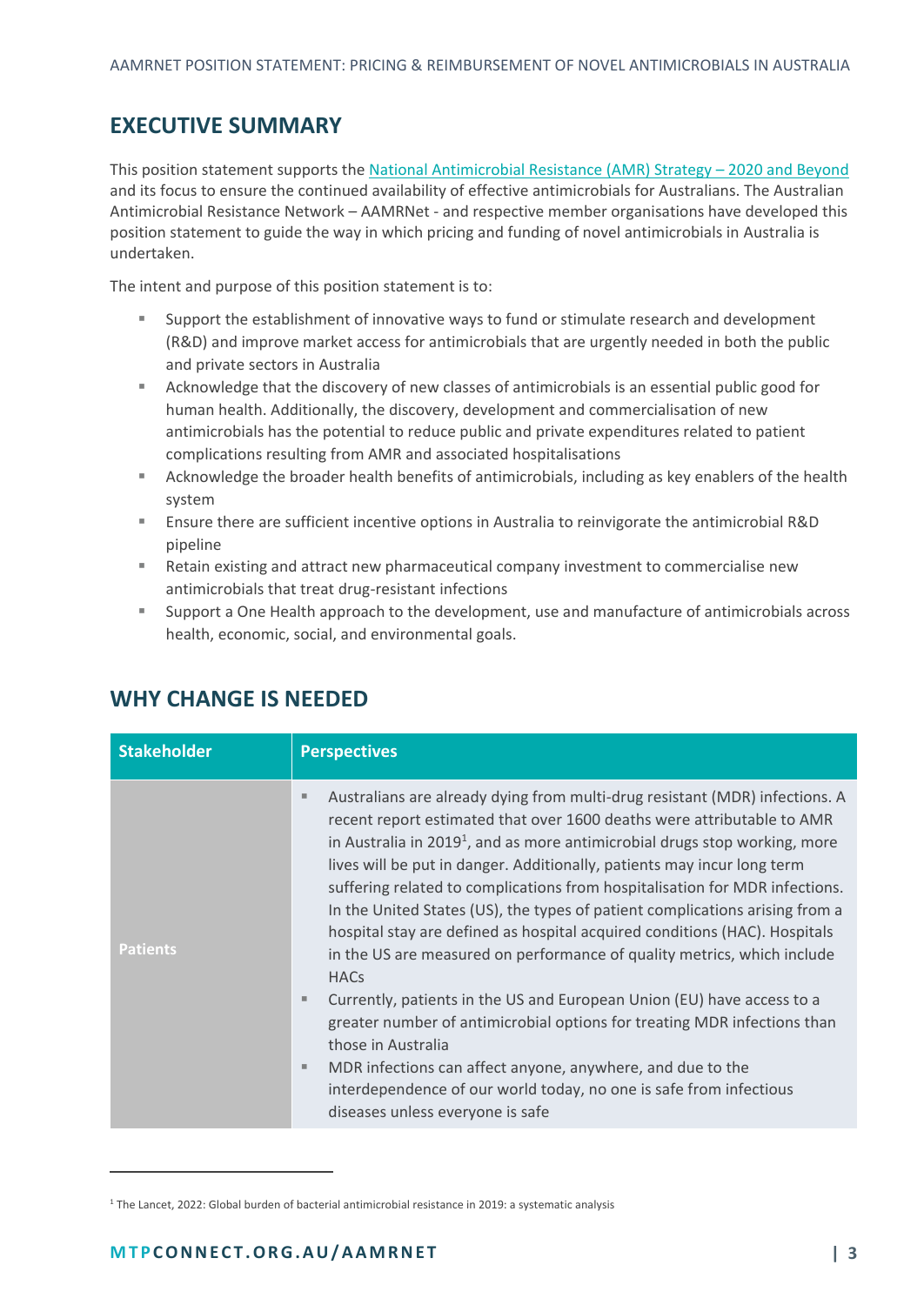| <b>Stakeholder</b> | <b>Perspectives</b>                                                                                                                                                                                                                                                                                                                                                                                                                                                                                                                                                                                                                                                                                                                                                                                                                                                                                                                                                                                                                                                                                                                                                                                                                                                                                                                                                                                                                                                                                                                                                                                                                                                                                                                                    |  |
|--------------------|--------------------------------------------------------------------------------------------------------------------------------------------------------------------------------------------------------------------------------------------------------------------------------------------------------------------------------------------------------------------------------------------------------------------------------------------------------------------------------------------------------------------------------------------------------------------------------------------------------------------------------------------------------------------------------------------------------------------------------------------------------------------------------------------------------------------------------------------------------------------------------------------------------------------------------------------------------------------------------------------------------------------------------------------------------------------------------------------------------------------------------------------------------------------------------------------------------------------------------------------------------------------------------------------------------------------------------------------------------------------------------------------------------------------------------------------------------------------------------------------------------------------------------------------------------------------------------------------------------------------------------------------------------------------------------------------------------------------------------------------------------|--|
|                    | The COVID-19 pandemic has increased the vulnerability of older and<br>ш<br>immunocompromised populations to secondary infections, including MDR<br>infections, due to complications of COVID-19 infection and emerging<br>mutants/variants.                                                                                                                                                                                                                                                                                                                                                                                                                                                                                                                                                                                                                                                                                                                                                                                                                                                                                                                                                                                                                                                                                                                                                                                                                                                                                                                                                                                                                                                                                                            |  |
| <b>Clinicians</b>  | Optimal patient treatment is significantly delayed when access is needed<br>ш<br>to an antimicrobial or other treatment that is unavailable in Australia,<br>putting Australians at risk of poorer health outcomes<br>Australia will continue to see a rise in drug-resistant infections, imported<br>ш<br>from overseas via international travel and due to the COVID-19 pandemic,<br>during which high levels of antimicrobial use has been observed due to<br>secondary infections which, in COVID-19 patients, are a strong predictor<br>for death compared to those with influenza. This means clinicians will<br>need better access to novel antimicrobials to treat patients<br>Presence of resistant organisms impacts on the ability to deliver optimal<br>ш<br>care in various settings. Effective antimicrobials, for example, are<br>necessary to prevent infections in surgery, and to deliver chemotherapy to<br>cancer patients<br>Antimicrobial stewardship (AMS), treating the right patient at the right<br>ш<br>time with an appropriate antimicrobial at the right dose, has been shown<br>to improve patient outcomes<br>Current payment models favour the use of antimicrobials with broad<br>ш<br>spectrum activity because of indication-based rather than activity-based<br>approvals, in direct opposition to the known advantages of precision<br>medicine and AMS. Stewardship principles advocate use of antimicrobial<br>therapy with a narrow spectrum of activity where appropriate. While<br>empiric antimicrobial therapy may be initiated with a broad spectrum of<br>activity, stewardship encourages de-escalation to a narrower spectrum<br>following microbiologic testing/isolation of the causative pathogen. |  |
| <b>Industry</b>    | Revenue generated by novel antimicrobials is insufficient to pay for R&D,<br>ш<br>manufacturing, commercialisation, distribution and other post approval<br>costs<br>Current Australian initiatives are heavily focused on "push" incentives,<br>ш<br>primarily in the form of grants and funding to support the surveillance and<br>data collection of AMR and drug-resistant tuberculosis (DR-TB). While<br>surveillance is important in understanding the incidence, prevalence,<br>range across pathogens and geographical patterns related to AMR, these<br>initiatives do not stimulate the market entry of novel antimicrobials<br>If Australia contributed its "fair share" in global pull incentives (i.e., an<br>ш<br>annual subscription per novel drug equal to about \$9M) Australian access<br>to antimicrobials would be assured<br>Incentivise companies to adopt world's best practice standards on<br>ш<br>environmental impact of manufacturing antimicrobials.                                                                                                                                                                                                                                                                                                                                                                                                                                                                                                                                                                                                                                                                                                                                                                     |  |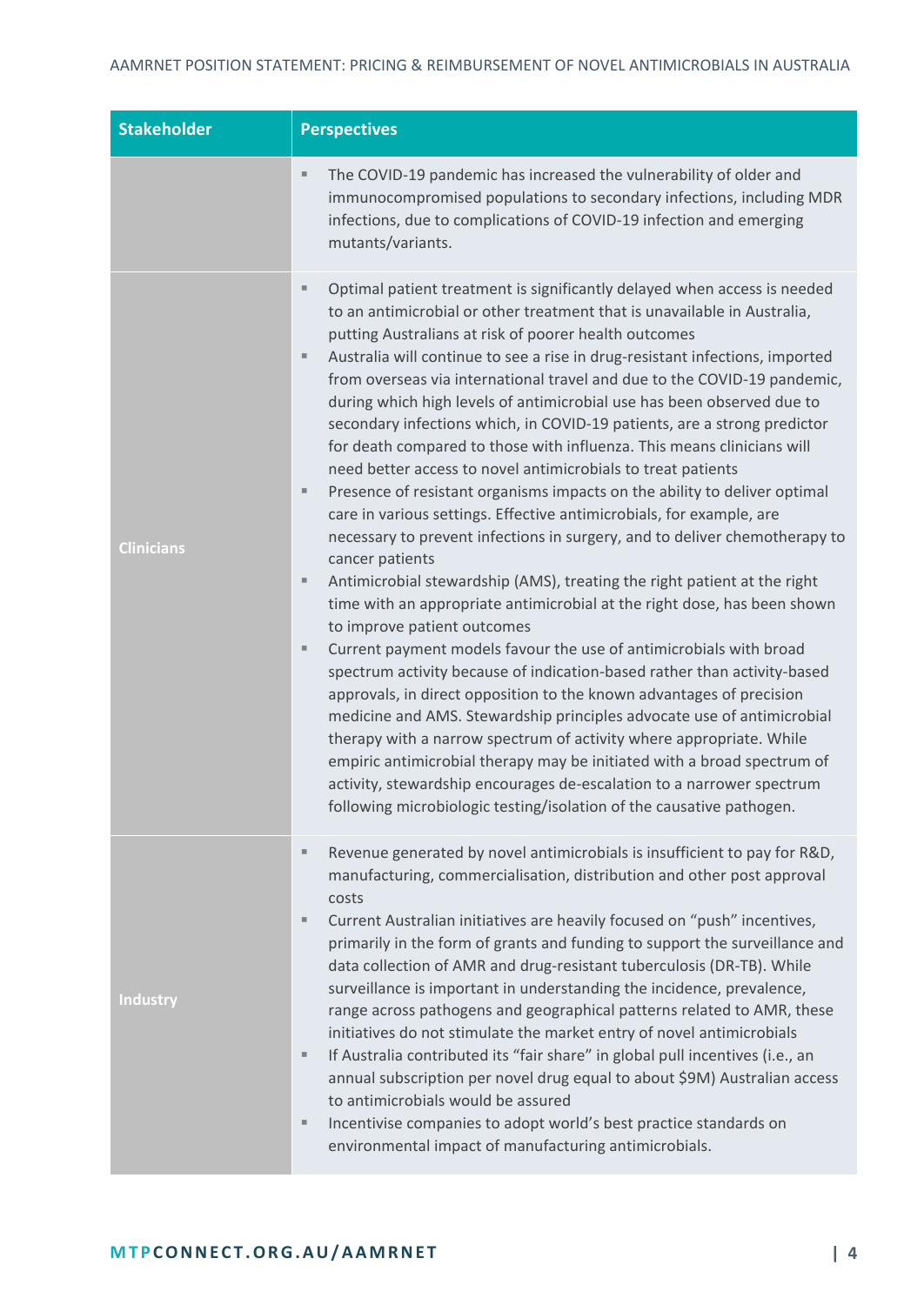| <b>Stakeholder</b>                                                                               | <b>Perspectives</b>                                                                                                                                                                                                                                                                                                                                                                                  |  |
|--------------------------------------------------------------------------------------------------|------------------------------------------------------------------------------------------------------------------------------------------------------------------------------------------------------------------------------------------------------------------------------------------------------------------------------------------------------------------------------------------------------|--|
| <b>Researchers</b>                                                                               | The technology exists to develop novel and alternative antimicrobial<br>皿<br>treatments to address current and emerging MDR infections, however<br>there is a lack of R&D investment, for both academic research and support<br>of relevant companies<br>If antimicrobial R&D is unprofitable, young scientists will choose other<br>ш<br>fields, crippling our research potential for a generation. |  |
| <b>Australian</b><br>Government/Hospitals<br><b>Regional Public and</b><br><b>Private Payers</b> | Costs incurred by national and regional Australian payers are exacerbated<br>ш<br>by patient complications and long-term sequelae due to poor<br>antimicrobial management of MDR infections<br>Examples of such costs include extended hospital stays, hospital<br>ш<br>readmissions, and additional diagnostic procedures and medications.                                                          |  |

### <span id="page-4-0"></span>**Position 1**

**An Australian antimicrobials funding model should be developed in collaboration with AAMRNet, considering relevant aspects of models being explored internationally, such as the United Kingdom's delinked approach whereby reimbursement is not linked to the volume of antimicrobials sold, but rather to their broader societal value and guarantee of 'as needed' supply.**

# <span id="page-4-1"></span>**WHY A NEW FUNDING MODEL IS NEEDED**

DRIVE-AB (Driving Re-InVEstment in R&D and responsible AntiBiotic use) was a public-private, collaborative multinational consortium funded by the European Innovative Medicines Initiative to recommend options to stimulate innovation and responsible use while ensuring global access to novel antibiotics to meet public health needs. Its final report highlighted that "new economic models that create incentives for the discovery of new antibiotics and delink the return on investment from volume of sales are long overdue"<sup>2</sup>.

This issue has been prioritised by the G7, which, on 13 December 2021, released a statement on Actions to Support Antibiotic Development<sup>3</sup> to strengthen G7 preparedness against the "silent pandemic" of AMR. The statement commits all G7 members "to expedite their implementation of existing strategies … and to take additional specific and appropriate steps to address the antibiotic market failure and create the right economic conditions to preserve essential existing antibiotics and ensure their access, strengthen AMR antibiotic R&D, and bring new drugs to market where they meet identified public health needs". The statement outlines possible steps that "could include exploring a range of market incentive options, with a particular emphasis on supporting relevant pull incentives, implementing new pilot projects, contributing to new national governance structures to develop economic strategies to strengthen antibiotic development, and exploring legislative and regulatory measures".

<sup>&</sup>lt;sup>2</sup> DRIVE-AB, Novel business models needed to revive reinvestment in antibiotics http://drive-ab.eu/wp-content/uploads/2015/07/Novel-businessmodels-needed-to-revive-reinvestment-in-antibiotics\_Ursula\_BiotechnologyJournal.pdf

<sup>3</sup> https://www.g7uk.org/wp-content/uploads/2021/12/AMR-G7-Finance-Ministers-statement-on-supporting-antibiotic-development-final-13-Dec-2021.pdf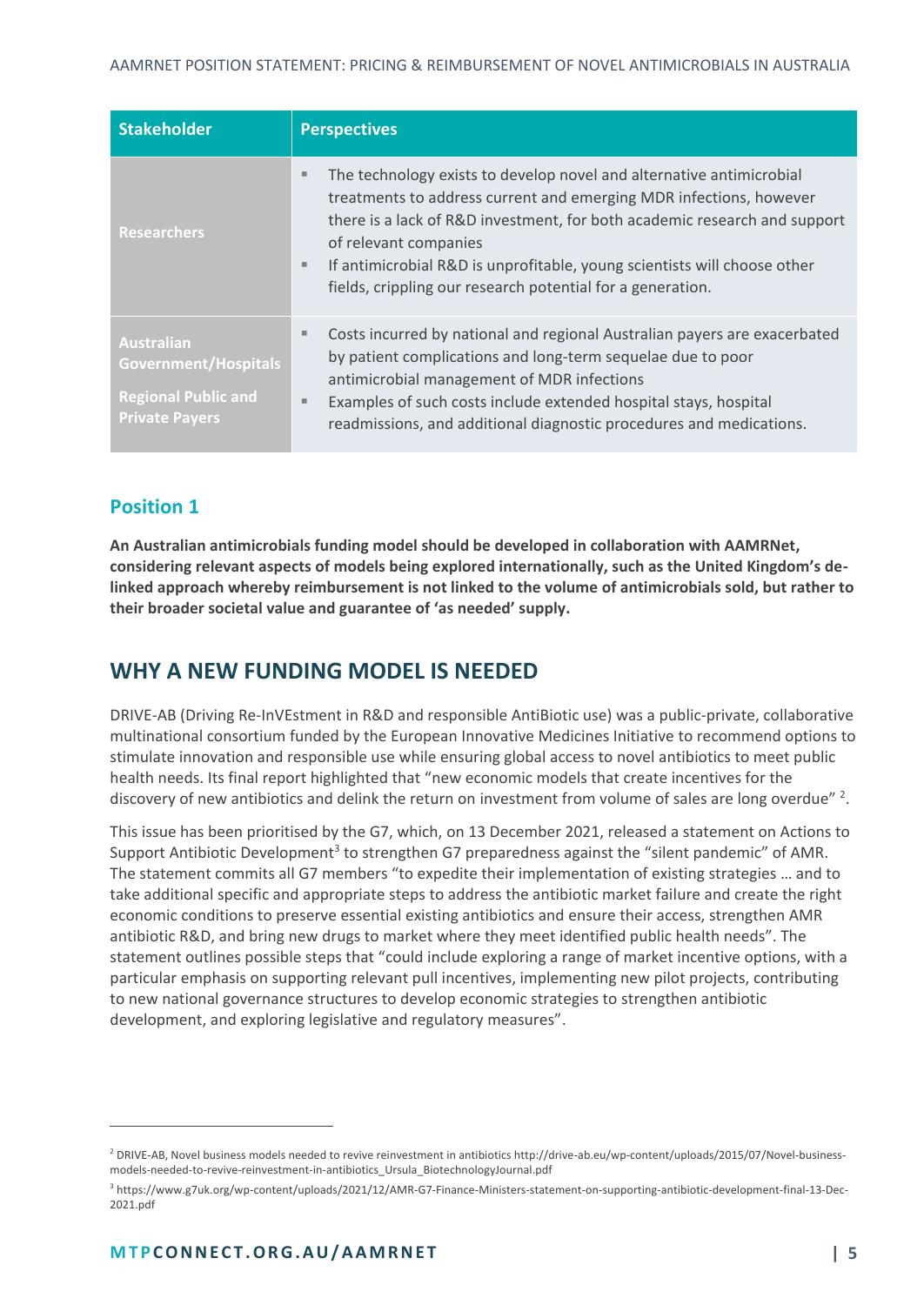#### AAMRNET POSITION STATEMENT: PRICING & REIMBURSEMENT OF NOVEL ANTIMICROBIALS IN AUSTRALIA

A recent House of Representatives Standing Committee on Health, Aged Care and Sport report - *[The New](https://parlinfo.aph.gov.au/parlInfo/download/committees/reportrep/024755/toc_pdf/TheNewFrontier-DeliveringbetterhealthforallAustralians.pdf;fileType=application%2Fpdf)  frontier – [Delivering better health for all Australians](https://parlinfo.aph.gov.au/parlInfo/download/committees/reportrep/024755/toc_pdf/TheNewFrontier-DeliveringbetterhealthforallAustralians.pdf;fileType=application%2Fpdf)* - recommends the Australian Government takes strong action on AMR.

Recommendation 27 includes:

- **EXECT** Develop additional reforms to data exclusivity timeframes to support research and development into new drugs and novel medical technologies in areas of unmet need
- Consider future funding initiatives for novel drug discovery and support research and development partnerships in Australia. This would assist new drugs and novel medical technologies in early stage and pre-commercial development
- In partnership with the states and territories, develop and implement a pilot scheme for value-based payments for new antimicrobial drugs.

Recommendation 29 is also worth noting:

The independent Health Technology Assessment Review reassess relevant aspects of the Health Technology Assessment process to ensure there are future pathways for treatments and therapies that do not fit neatly into the current system such as rare cancers, antimicrobials, orphan drugs, and precision medicines.

In Australia, as in other countries, companies seeking to invest in the development of novel antimicrobials face multiple challenges:

- Uptake of novel antimicrobials is slow as they are typically held in reserve by healthcare practitioners until resistance to older treatments has emerged, and when they are used, it is only in acute situations and for short course dosing regimens. This immediately limits the use of a new product and the ability to recoup R&D and commercialisation costs. These barriers are not faced by therapeutics used as longer course treatment regimens for chronic conditions such as cancer or heart disease
- There is no nationally consistent reimbursement system for antimicrobials in Australia. There are multiple payers with regard to novel antimicrobials and the payer will depend not only on the Pharmaceutical Benefits Scheme (PBS) status of the drug, but also on individual patient circumstances. For example, state governments will bear the cost of treatment for public hospital inpatients. However, in private hospitals, the payer could be the patient, insurer, hospital or the Federal Government when the antimicrobial is listed on the PBS and prescribed in accordance with PBS restrictions
- Constrained hospital budgets can mean that the use of novel antimicrobials may be discouraged for financial reasons, even when they may be a more clinically appropriate treatment for a patient than a generic antimicrobial<sup>4</sup>
- There is a lack of rapid point-of-care diagnostics to identify which patients need immediate access to newer antimicrobials and which can be treated with generics
- Novel antimicrobials are generally undervalued by reimbursement systems relative to the benefits they bring to society as indispensable, life-saving drugs. This is because of the existence of low-cost, often generic comparators which are still effective for many infections and the inherently narrow focus of health technology assessment (HTA) on direct health costs and benefits. While it may be appropriate to maintain that narrow focus for many therapies, the societal benefits of having a supply of novel antimicrobials requires a broadening of the HTA perspective. Indirect costs, such as delays in surgical procedures for patients with AMR, need to be considered in estimating the value of new antimicrobials. Additionally, longer term direct health costs associated with development of complications of AMR, such as hospital readmissions and extended lengths of hospitalisation should be considered in HTA

<sup>4</sup> Bhatti, T et,al 2018, A Perspective on Incentives for Novel Inpatient Antibiotics: No One-Size-Fits-All, Journal of Law, Medicines and Ethics, p60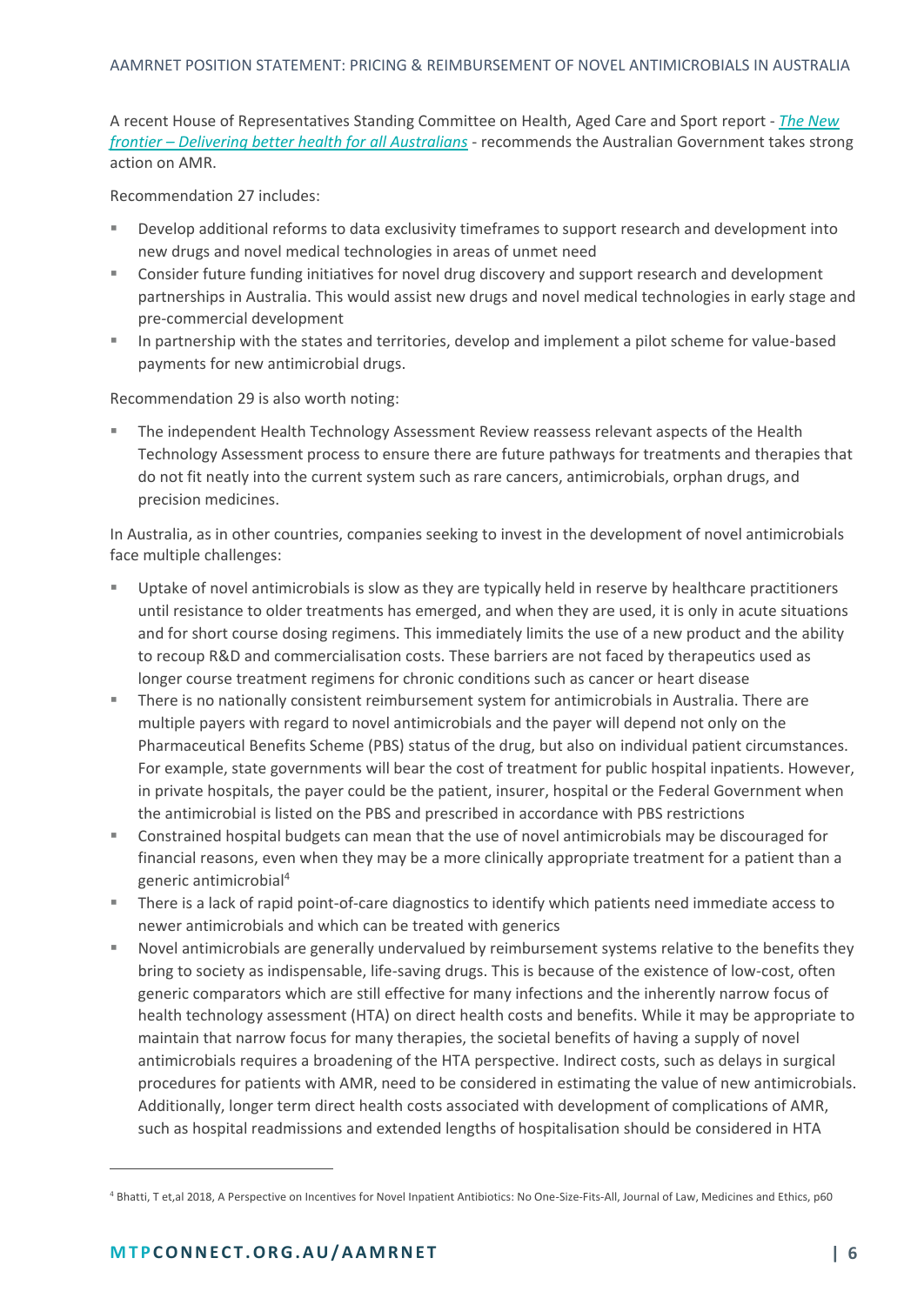**EXECT** Precision medicine is more important than ever in antimicrobial therapy, but regulatory and reimbursement challenges based on clinical indications exist. Developing a precise (narrow spectrum) therapy for a specific bacterial pathogen is economically unattractive under the current Australian reimbursement model. However, development of targeted precision-focused therapy is imperative to control the collateral selection pressure that is driving AMR development.

#### <span id="page-6-0"></span>**Position 2**

**AAMRNet is committed to working with government to help re-stimulate the market for these crucial medicines and is an appropriate partner due to the national and international expertise of its members and stakeholders. Novel reimbursement approaches are needed to support and ensure a continuing pipeline of novel therapies.** 

# <span id="page-6-1"></span>**NEW FUNDING APPROACHES IN THE UK AND SWEDEN PROVIDE EXEMPLARS FOR AUSTRALIA TO CONSIDER**

New antimicrobials are not being made available to Australian patients because of a lack of commercial incentive for international companies to market here. Of 19 new agents registered overseas since 2011, only three are commercially available in Australia (Appendix A), placing it fourteenth when compared to fifteen other high-income countries<sup>5</sup>. As a result, Australians have fewer treatment options than those in comparable overseas jurisdictions. A new approach to funding antimicrobials is required to address this market failure and ensure Australians have access to the most appropriate treatments.

The UK National Institute for Health and Care Excellence (NICE) recently launched a pilot program using a 'de-linked' model where companies are paid an annual subscription fee to supply as much or as little of an antimicrobial as required. This 'insurance' results in more predictable revenue for the manufacturer and predictable access to urgently needed medicines for the health system in the event of disease outbreaks. In other words, companies are paid for antimicrobials based on their expected value to the health system and population as a whole, as opposed to the actual volume used.

In Sweden, a new reimbursement model is being piloted which aims to ensure the availability of new antimicrobials of special medical value with market protections in force. Sweden, like Australia, is a small market and has a low, but growing level of resistant infections. Also like Australia, it struggles to attract pharmaceutical companies to make their products available in the country. Under the pilot, pharmaceutical companies will, in exchange for a guaranteed supply volume of the originator antimicrobial, receive a minimum guaranteed annual revenue from the Public Health Agency of Sweden (PHAS), based on the cost of an estimated security stock amount. Regional health departments continue to buy and pay as usual for the products, and if the actual revenue from those sales is lower than the guaranteed income for a given year, the difference will be paid from the national level. If, on the other hand, revenue from the sales exceeds the guaranteed level for a given year, to ensure the attractiveness of the PHAS model, a bonus equal to the price of buying 10 per cent of the security stock amount will be paid<sup>6</sup>.

In the US, the Pioneering Antimicrobial Subscriptions to End Upsurging Resistance (PASTEUR) Act also proposes a model that would provide market incentives for life-saving antimicrobial therapies. Under this Act, the US government would provide a subscription payment similar to the UK model, but larger (proportionate to the relative size of the US economy) and based on clear Target Product Profile characteristics rather than the HTA used by NICE. Developers would be paid annual, contractually agreed

<sup>&</sup>lt;sup>5</sup> Outterson K, Orubu ESF, Rex J, Ardal c, Zaman M. Patient access in fourteen high-income countries to new antibacterials approved by the FDA, EMA, PMDA, or Health Canada, 2010-2020. Clin Infect Dis. 2021 Jul 12

<sup>&</sup>lt;sup>6</sup> Gotham D et al. Reimbursement models to tackle market failures for antimicrobials: Approaches taken in France, Germany, Sweden, the United Kingdom and the United States https://www.sciencedirect.com/science/article/pii/S0168851020302980#bib0140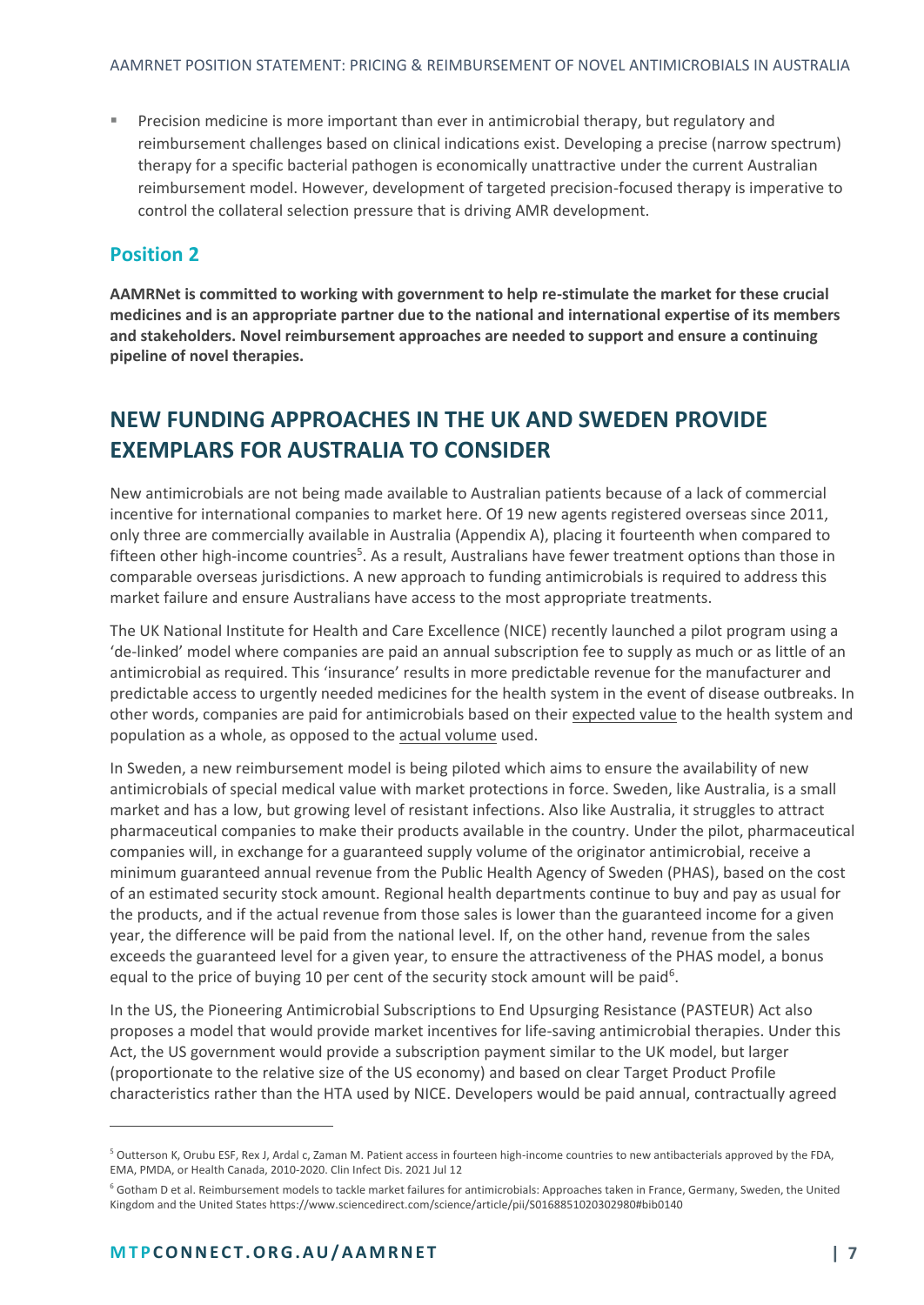amounts for a duration ranging up to the antimicrobial's patent life. The government would offer an upfront payment for access to the eligible antimicrobial and would consider the clinical need and novelty of the therapy. Under this proposal, patients in the US insured by national payer plans (Medicare or Medicaid) would have access to PASTEUR Act antimicrobials at no additional cost to the government. The Act would also provide education on stewardship to facilitate appropriate use of new antimicrobials. A decision on the Act is expected before the end of 2022.

Also in the US, the Developing an Innovative Strategy for Antimicrobial Resistant Microorganisms (DISARM) Act has been proposed. In the DISARM model, antimicrobials that meet criteria as a qualified infectious disease product (QIDP) would be reimbursed to hospitals separately from the general diagnosis related grouping in-patient reimbursement system. Hospitals participating in the DISARM Act model would be required to adopt stewardship programs and would be eligible to receive full reimbursement for use of novel antimicrobials designated as a QIDP.

Another approach that has been proposed is to introduce a market entry reward based on susceptibility, with a staged bonus for antimicrobial developers when resistance to their drug remains low over time<sup>7</sup>.

Some of these countries are also exploring the feasibility of using environmental criteria in decision making on antimicrobial procurement. This is designed to encourage manufacturers to ensure their products meet international standards that limit or eliminate antimicrobial pollution into the environment from the manufacture of antimicrobials themselves. Through this process, companies can be encouraged to achieve world's best practice standards and to adopt innovative strategies to minimise environmental pollution and help combat AMR. The recently released 2021-2022 priorities for the WHO/FAO/OIE Global Leaders Group on AMR, where Australia is represented by the Minister for the Environment, has explicit commitments and key performance indicators (KPI) to reduce and eliminate antimicrobials in manufacturing discharge.

Elements of all these approaches could be considered for possible incorporation into an Australian pilot.

## <span id="page-7-0"></span>**A PRAGMATIC VALUATION APPROACH**

Countries around the world are looking at how to tackle the challenge of bringing novel antimicrobials to market. The UK has already spent several years developing a workable model to determine the expected value<sup>8</sup> which takes into account their full value to society, including spectrum value, transmission value, enablement value, diversity value and insurance value (STEDI – Appendix B). This work is ongoing, as they acknowledge the need for balance between the difficulty of the task, the complexity of the modelling required and the use of expert opinion. Australia, through AAMRNet, could consider these developments and how they might be pragmatically adapted for use within its own HTA processes.

#### <span id="page-7-1"></span>**Position 3**

**Establish a pilot Australian fund to provide access to new antimicrobials and support their appropriate use, allowing clinicians to prescribe the right drug to the right patient at the right time. The fund would encourage investment in AMR R&D and demonstrate Australia's leadership in the face of a growing global health crisis. KPI metrics, such as impact of the pilot on healthcare and hospitalisation costs, and number of antimicrobial resistant infections in the respective region, would be developed to measure outcomes.**

<sup>&</sup>lt;sup>7</sup> Morel, C.M., Lindahl, O., Harbarth, S. et al. Industry incentives and antibiotic resistance: an introduction to the antibiotic susceptibility bonus. J Antibiot 73, 421–428 (2020). https://doi.org/10.1038/s41429-020-0300-y

<sup>8</sup> Rothery, C., Woods, B., Schmitt, L., Claxton, K., Palmer, S., Schulper, M., 2018, Framework for Value Assessment of New Antimicrobials. Implications of alternative funding arrangements for NICE Appraisal. EEPRU, Policy Research Unit in Economic Evaluation of Health &Care Interventions http://www.eepru.org.uk/wp-content/uploads/2017/11/eepru-report-amr-oct-2018-059.pdf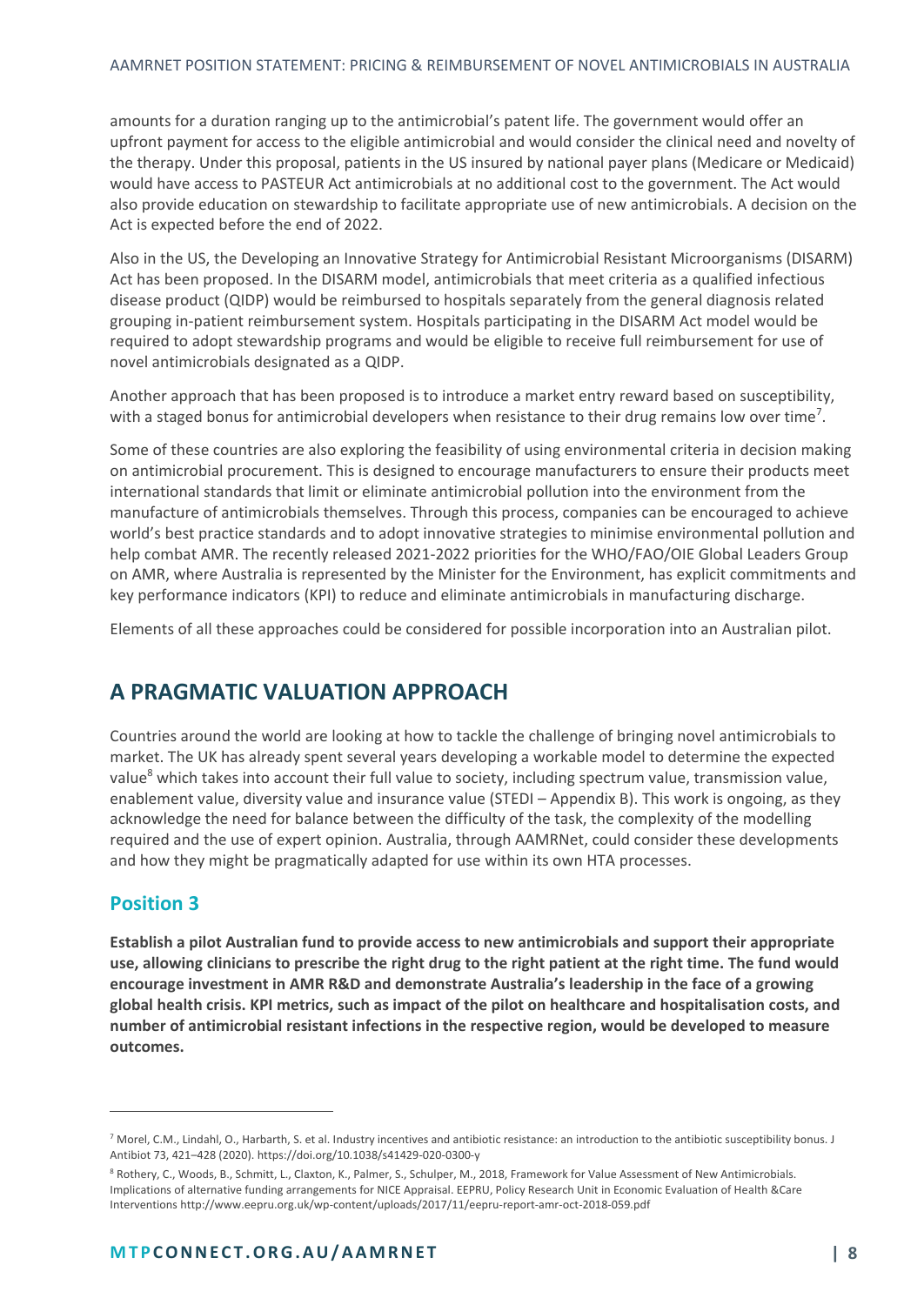# <span id="page-8-0"></span>**PROPOSED PRINCIPLES FOR AN AUSTRALIAN PILOT**

The following principles could be considered for inclusion in an Australian pilot. They combine aspects from overseas exemplars.

- 1. The pilot could use the de-linked model whereby an annual subscription fee is paid regardless of the amount of antimicrobial used
- 2. The pilot could incorporate regulatory and reimbursement incentives for qualified infectious disease products, such as market entry rewards and additional market exclusivity
- 3. The pilot should be jointly supported by the Australian and state and territory governments. Joint funding models already exist (such as the National Blood Authority). The framework of the National Health Reform Agreement may also provide a basis for such funding
- 4. The pilot could be reserved for up to five drugs, at least two of which are therapies anticipated to be approved in the next five years; for example, new antimicrobial therapies with activity against organisms where resistance has a high impact in the hospital setting. Carbapenem-resistant Pseudomonas aeruginosa is a priority one pathogen according to the WHO<sup>9</sup> and is a major emerging AMR threat in Australia<sup>10</sup>. Novel antibiotics to treat this pathogen are available but they are expensive compared to cheaper generic options so can be under-used, even when they are the most clinically appropriate choice. In the US, the Food and Drug Administration (FDA) has granted IV cefepimetaniborbactam (under development by VenatoRx and with activity against Carbapenem-resistant Pseudomonas aeruginosa) QIDP
- 5. The pilot should ensure equity of access to the chosen drugs across metropolitan, regional, rural and remote Australia, in all states and territories
- 6. The pilot should support the AMS principle of using the right drug for the right patient, for the right organisms, at the right dose and formulation, at the right time, so that usage is always based on clinical need and appropriate use rather than the cost. This is consistent with infectious disease AMS which results in positive impact on patient outcomes
- 7. The pilot should recognise the broader social value of making novel antimicrobials available, including the STEDI values, while at the same time preserving their use according to AMS principles
- 8. The pilot should act as a signal to industry that the government is willing to create a stable market for novel antimicrobials
- 9. Metrics should be developed and aligned across all stakeholders to measure the outcomes of the pilot, such as hospitalisation/ healthcare costs in the respective region. The outcomes will help to refine, if needed, the design of the pilot moving forward.
- 10. The pilot should support international efforts through bodies like the G7, G20 and Global Leaders Group on AMR to assist in establishing environmental standards for the manufacture of antimicrobials through incentives and standards in the purchasing and reimbursement of antimicrobials by the Australian and state and territory governments.

The short-term benefit of such a pilot is that up to five novel antimicrobials could be available for clinicians to prescribe under clear AMS principles with no budget constraints.

The long-term benefit of such a pilot is that it would send a strong signal to the market that there is a reliable return for investing in antimicrobial R&D and would serve as an example for other countries to take action. Metrics should be established to measure outcomes resulting from the pilot.

<sup>9</sup> <https://www.who.int/medicines/publications/global-priority-list-antibiotic-resistant-bacteria/en/>

<sup>&</sup>lt;sup>10</sup> Williamson, Deborah. A., Howden, Benjamin P., Paterson, David L., 2019, The risk of resistance: what are the major antimicrobial resistance threats facing Australia? Medical Journal of Australia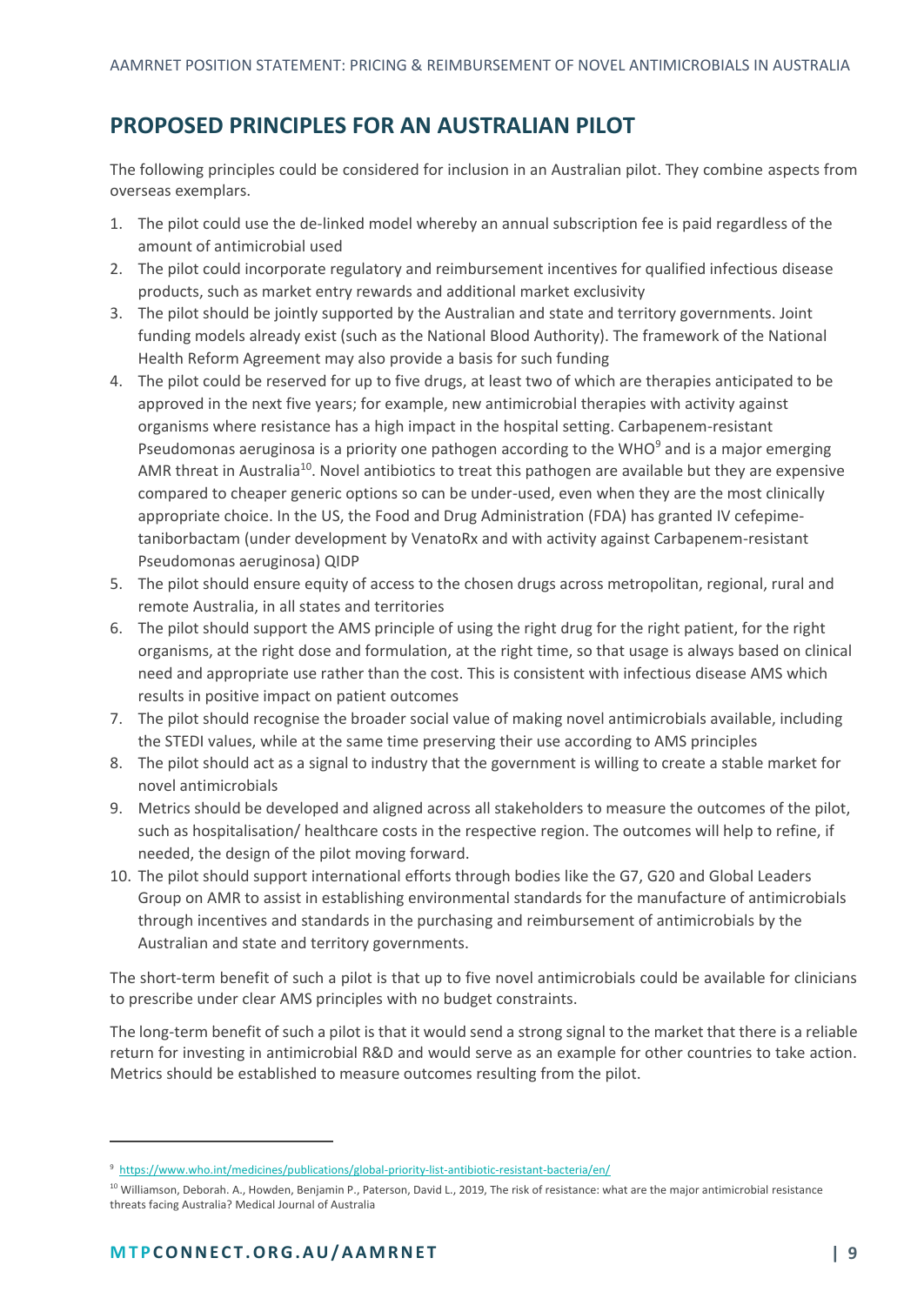# <span id="page-9-0"></span>**ABOUT AAMRNET**

The Australian Antimicrobial Resistance Network – AAMRNet – was established in 2020 by MTPConnect. It is an Australian-first network bringing together industry, clinicians and researchers to address the impact of antimicrobial resistance (AMR) on human health.

AAMRNet is operated by MTPConnect with cross-sector stakeholder investment and support.

#### **Industry contributions provided by: Partner organisations:**

- Pfizer ANZ
- **CSIRO**
- **MSD Australia**
- GSK Australia
- Botanix Pharmaceuticals
- Recce Pharmaceuticals
- SpeeDx
- Medicines Australia
- Biointelect
- Monash Centre to Impact AMR

- AusBiotech Ltd
- **BiomeBank**
- Community for Open Antimicrobial Drug Discovery (CO-ADD)
- DMTC Limited
- Epichem Pty Ltd
- Formulytica Pty Ltd
- GARDP Switzerland
- Incubator for Antibacterial Therapies in Europe (INCATE)
- LBT Innovations
- Menzies School of Health Research
- Microbio
- Monash Biomedicine Discovery Institute
- **RESULTS International Australia**
- Roche Diagnostics Australia

With its broad representation, networks, and expertise of its key stakeholders, AAMRNet is uniquely placed to drive some of the priority actions for combatting AMR which are identified in Australia's *National Antimicrobial Resistance Strategy – 2020 & Beyond.*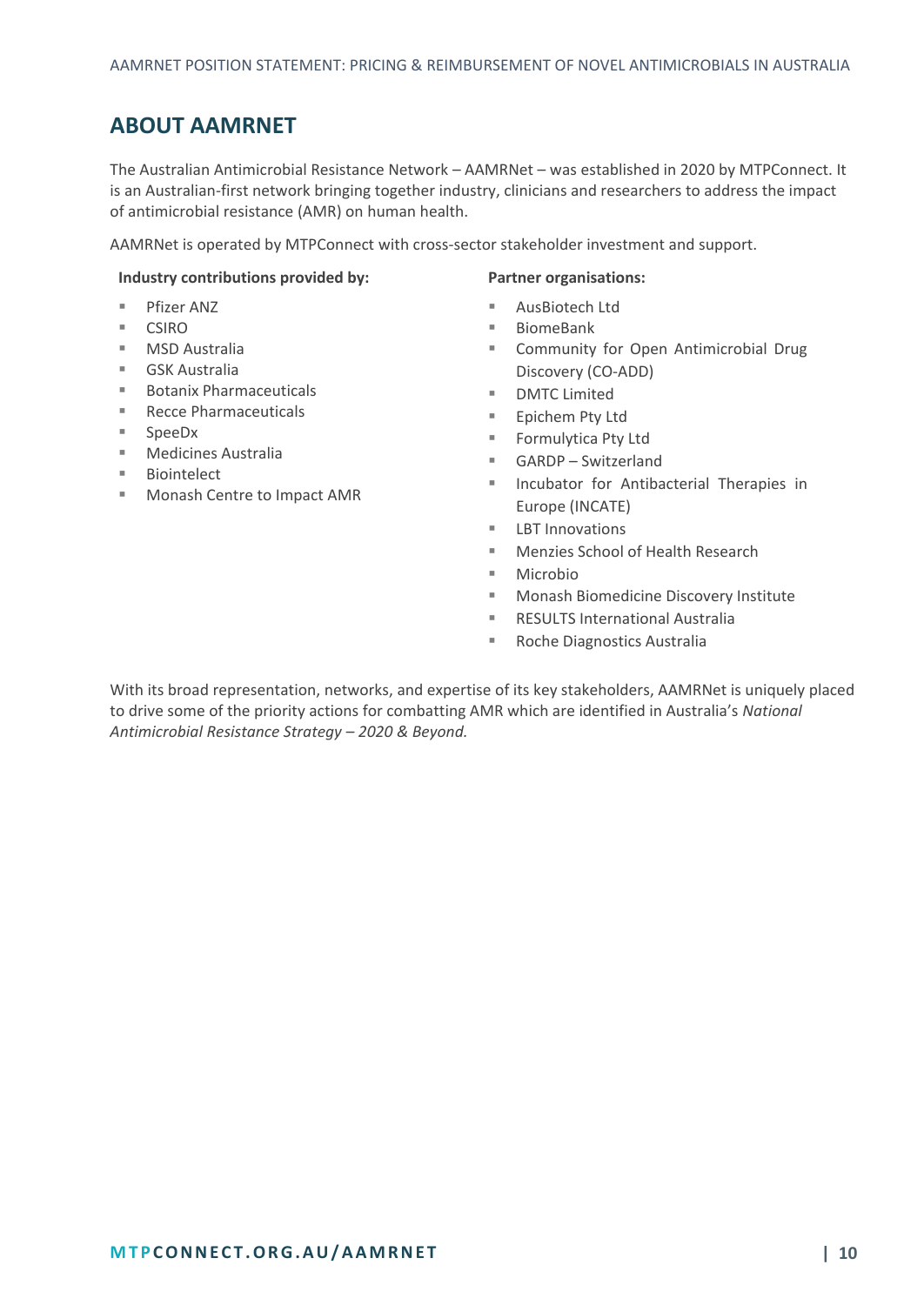# <span id="page-10-0"></span>**APPENDIX A – ACCESS TO NOVEL ANTIMICROBIALS IN AUSTRALIA**

Only three of the nineteen antimicrobials considered to be novel and registered in Europe and/or the US in the last decade have been registered in Australia.

|                | Antibacterial <sup>1,2</sup> | <b>Gram-negative AMR activity</b><br>$E(Enzyme)^{2,6,7,8}$                                  | <b>Registe</b><br>red in<br>USA <sup>1</sup> | <b>Registered in</b><br>Europe -<br>Europe <sup>1,10</sup> | <b>Registered</b><br>in<br>Australia <sup>3</sup> |
|----------------|------------------------------|---------------------------------------------------------------------------------------------|----------------------------------------------|------------------------------------------------------------|---------------------------------------------------|
| 1              | Fidaxomicin                  |                                                                                             | 2011                                         | 2011                                                       | Yes - 2013                                        |
| $\overline{2}$ | <b>Bedaquiline</b>           |                                                                                             | 2012                                         | 2014                                                       | <b>No</b>                                         |
| 3              | Dalbavancin                  |                                                                                             | 2014                                         | 2015                                                       | <b>No</b>                                         |
| $\overline{a}$ | Oritavancin                  |                                                                                             | 2014                                         | 2015                                                       | <b>No</b>                                         |
| 5              | Tedizolid phosphate          |                                                                                             | 2014                                         | 2015                                                       | <b>No</b>                                         |
| 6              | Finafloxacin                 |                                                                                             | 2014                                         | N.R.                                                       | <b>No</b>                                         |
| 7              | Delaminid                    |                                                                                             | N.R.                                         | 2014                                                       | <b>No</b>                                         |
| 8              | Ceftolozane/tazobactam       | Yes (ESBLs; P. aeruginosa)                                                                  | 2014                                         | 2015                                                       | <b>Yes - 2015</b>                                 |
| 9              | Ceftazidime/avibactam        | Yes (ESBLs, KPC; OXA-48; P.<br>aeruginosa)                                                  | 2015                                         | 2016                                                       | <b>Yes - 2019</b>                                 |
| 10             | Delafloxacin                 |                                                                                             | 2017                                         | 2019                                                       | <b>No</b>                                         |
| 11             | Meropenem/vaborbactam        | Yes (ESBLs; KPC)                                                                            | 2017                                         | 2018                                                       | <b>No</b>                                         |
| 12             | Plazomicin                   | Yes (ESBLs; KPC; MBL-<br>variable; OXA-48; P. aeruginosa<br>- variable)                     | 2018                                         | N.R. - Authorised<br>2018, withdrawn<br>2020               | <b>No</b>                                         |
| 13             | Eravacycline                 | Yes (ESBLs; KPC; MBL; OXA-48;<br>S. maltophilia)                                            | 2018                                         | 2018                                                       | <b>No</b>                                         |
| 14             | Omadacycline                 |                                                                                             | 2018                                         | $N.R. - with drawn$<br>2020                                | <b>No</b>                                         |
| 15             | Sarecycline                  |                                                                                             | 2018                                         | N.R.                                                       | <b>No</b>                                         |
| 16             | Pretomanid                   |                                                                                             | 2019                                         | 2020                                                       | <b>No</b>                                         |
| 17             | Lefamulin                    |                                                                                             | 2019                                         | 2019                                                       | <b>No</b>                                         |
| 18             | <b>Cefiderocol</b>           | Yes (ESBLs; KPC; MBL - variable;<br>OXA-48; P. aeruginosa; A.<br>baumannii; S. maltophilia) | 2019                                         | 2020                                                       | <b>No</b>                                         |
| 19             | Imipenem/relebactam          | Yes (ESBLs; KPC; P. aeruginosa)                                                             | 2019                                         | 2020                                                       | <b>No</b>                                         |

Note: agents with activity against priority pathogens are shown in **bold**; includes 'Urgent' and 'Serious' threats in the USA and "Critical' and 'High' based on WHO ratings for R&D.

(1) Butler MS, Paterson DL. Antibiotics in the clinical pipeline in October 2019. J Antibiot (Tokyo). 2020 Jun;73(6):329-364. doi: 10.1038/s41429-020- 0291-8. Epub 2020 Mar 10. PMID: 32152527; PMCID: PMC7223789. Paterson DL, Isler B, Stewart A. New treatment options for multiresistant gram negatives. Curr Opin Infect Dis. 2020 Apr;33(2):214-223

(2) TGA[, https://www.tga.gov.au/australian-register-therapeutic-goods](https://www.tga.gov.au/australian-register-therapeutic-goods)

(3) Hillock NT, Karnon J, Turnidge J, Merlin TL. Estimating the utilisation of unregistered antimicrobials in Australia. Infect Dis Health. 2020 Mar;25(2):82-91. doi: 10.1016/j.idh.2019.12.001. Epub 2020 Jan 3. PMID: 31911133. Note limitation was that data from the SAS (May 2012-April

2017) was only retrieved for unregistered drugs identified in the eTG; other sources were South Australian Hospital Pharmacy Data (July 2015-June 2017) and NAUSP (Jan 2013 – Dec 2018).

(4) Donovan P. Access to unregistered drugs in Australia. Aust Prescr. 2017 Oct;40(5):194-196. doi: 10.18773/austprescr.2017.062. Epub 2017 Aug 15. PMID: 29109604; PMCID: PMC5662438

(5) Doi, Y. Treatment Options for Carbapenem-resistant Gram-negative Bacterial Infections 2019:69 CID

(6) 2019 AR Treats Repor[t https://www.cdc.gov/drugresistance/biggest-threats.html](https://www.cdc.gov/drugresistance/biggest-threats.html)

(7)<https://www.cdc.gov/drugresistance/pdf/threats-report/2019-ar-threats-report-508.pdf>

(8[\) https://www.who.int/medicines/publications/WHO-PPL-Short\\_Summary\\_25Feb-ET\\_NM\\_WHO.pdf](https://www.who.int/medicines/publications/WHO-PPL-Short_Summary_25Feb-ET_NM_WHO.pdf)

(9) McKenna, M. The antibiotic paradox: why companies can't afford to create life-saving drugs. 19 August 2020. Nature

(10) Re[x https://amr.solutions/2020/09/07/new-antibiotics-are-not-being-registered-or-sold-in-europe-in-a-timely-manner/](https://amr.solutions/2020/09/07/new-antibiotics-are-not-being-registered-or-sold-in-europe-in-a-timely-manner/)

Fidaxomicin[: https://www.ema.europa.eu/en/medicines/human/EPAR/dificlir](https://www.ema.europa.eu/en/medicines/human/EPAR/dificlir)

Bedaquiline[: https://www.ema.europa.eu/en/medicines/human/EPAR/sirturo](https://www.ema.europa.eu/en/medicines/human/EPAR/sirturo)

Dalbavancin[: https://www.ema.europa.eu/en/medicines/human/EPAR/xydalba](https://www.ema.europa.eu/en/medicines/human/EPAR/xydalba)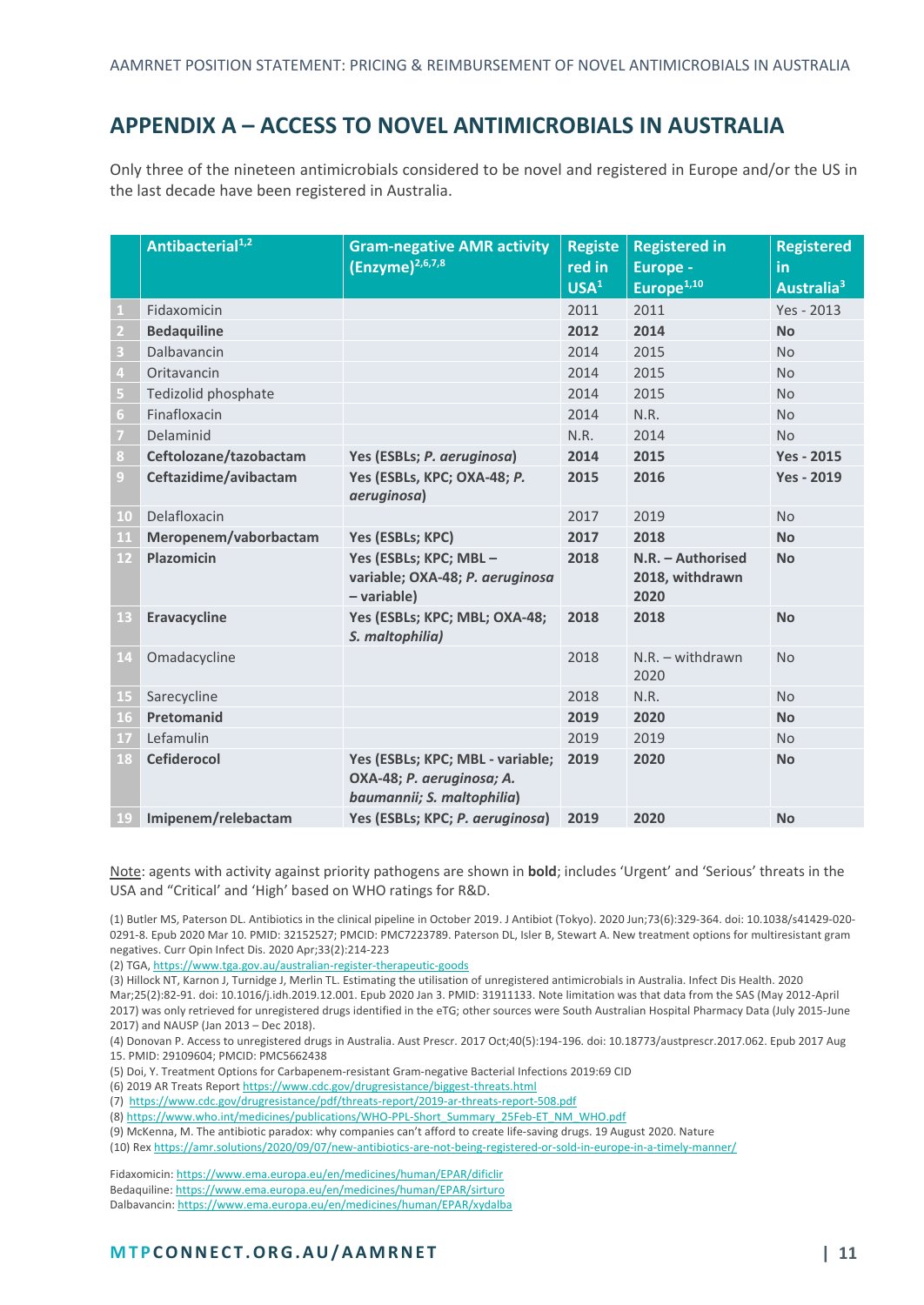Oritavancin[: https://www.ema.europa.eu/en/medicines/human/EPAR/orbactiv](https://www.ema.europa.eu/en/medicines/human/EPAR/orbactiv) Tedizolid phosphate[: https://www.ema.europa.eu/en/medicines/human/EPAR/sivextro](https://www.ema.europa.eu/en/medicines/human/EPAR/sivextro) Delamanid[: https://www.ema.europa.eu/en/medicines/human/EPAR/deltyba](https://www.ema.europa.eu/en/medicines/human/EPAR/deltyba)  Ceftolozane/tazobactam: <https://www.ema.europa.eu/en/medicines/human/EPAR/zerbaxa> Ceftazidime/avibactam[: https://www.ema.europa.eu/en/medicines/human/EPAR/zavicefta](https://www.ema.europa.eu/en/medicines/human/EPAR/zavicefta) Delafloxacin[: https://www.ema.europa.eu/en/medicines/human/EPAR/quofenix](https://www.ema.europa.eu/en/medicines/human/EPAR/quofenix) Meropenem/vaborbactam[: https://www.ema.europa.eu/en/medicines/human/EPAR/vaborem](https://www.ema.europa.eu/en/medicines/human/EPAR/vaborem)  Plazomicin[: https://www.ema.europa.eu/en/medicines/human/withdrawn-applications/zemdri](https://www.ema.europa.eu/en/medicines/human/withdrawn-applications/zemdri) Eravacycline[: https://www.ema.europa.eu/en/medicines/human/EPAR/xerava](https://www.ema.europa.eu/en/medicines/human/EPAR/xerava) Omadacycline[: https://www.ema.europa.eu/en/medicines/human/withdrawn-applications/nuzyra](https://www.ema.europa.eu/en/medicines/human/withdrawn-applications/nuzyra) Pretomanid[: https://www.ema.europa.eu/en/medicines/human/EPAR/pretomanid-fgk](https://www.ema.europa.eu/en/medicines/human/EPAR/pretomanid-fgk)  Cefiderocol[: https://www.ema.europa.eu/en/medicines/human/EPAR/fetcroja](https://www.ema.europa.eu/en/medicines/human/EPAR/fetcroja) Imipenem/relebactam[: https://www.ema.europa.eu/en/medicines/human/EPAR/recarbrio](https://www.ema.europa.eu/en/medicines/human/EPAR/recarbrio)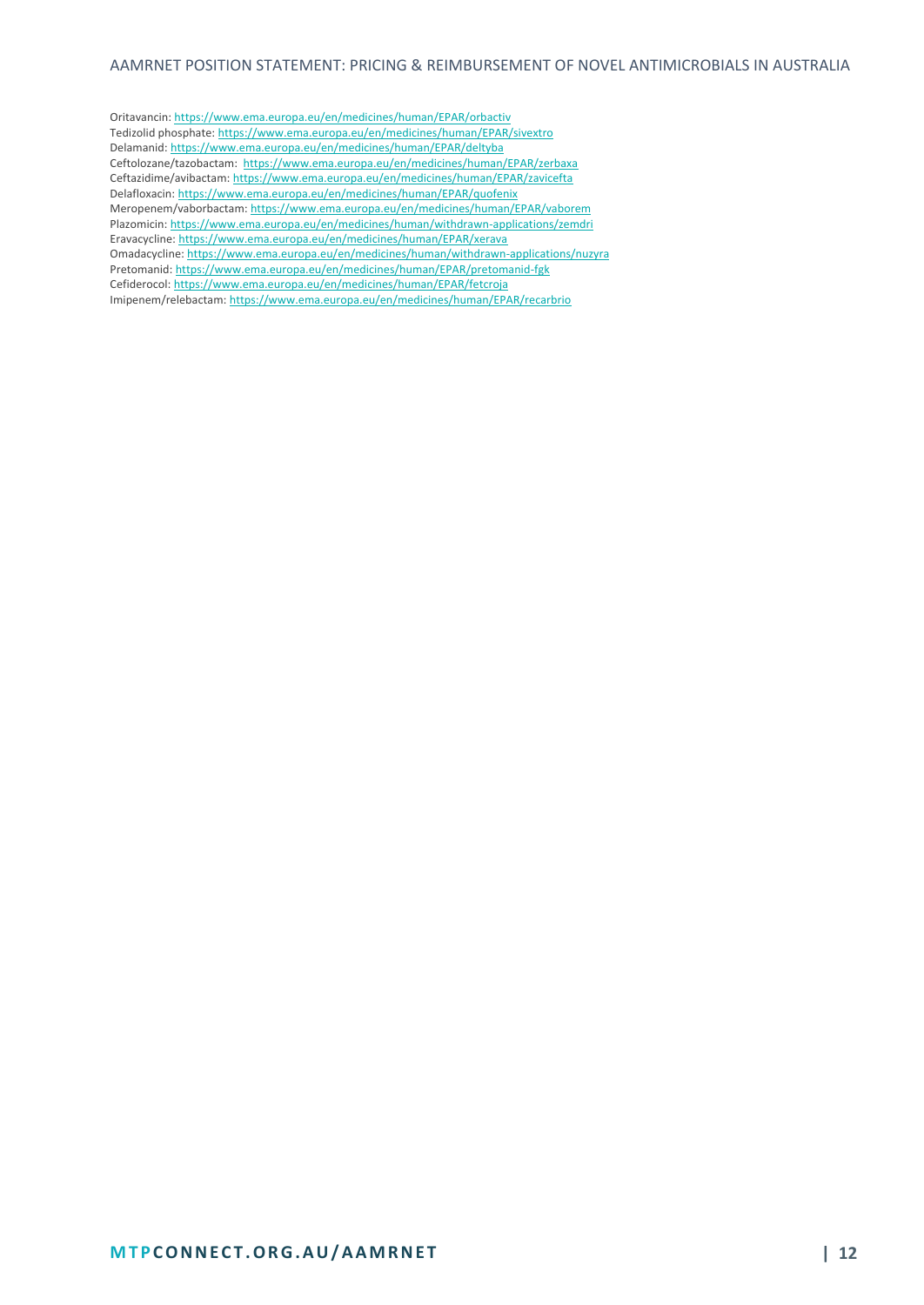# <span id="page-12-0"></span>**APPENDIX B – THE STEDI VALUES OF ANTIBIOTICS**

| <b>Value</b>        | <b>Description of benefit</b>                                                                                                        |
|---------------------|--------------------------------------------------------------------------------------------------------------------------------------|
| <b>Spectrum</b>     | Replacing broad spectrum agents with narrow spectrum agents and<br>thereby reducing collateral damage to the microbiome              |
| <b>Transmission</b> | Avoiding pathogen spread to the wider population by effectively<br>treating patients                                                 |
| <b>Enablement</b>   | Availability of effective treatment enables other types of medical<br>interventions (e.g., surgery, oncology)                        |
| <b>Diversity</b>    | Having a range of treatment options reduces selection pressure                                                                       |
| <b>Insurance</b>    | Having an agent available in case of a sudden or significant increase in<br>the prevalence of pathogens resistant to existing agents |

Outterson and Rex, Translational Research 2020 The STEDI concept was adapted from Rothery et al. Framework for Value Assessment of New Antimicrobials<sup>11</sup>

*Source:* Rex – NASEM Committee on AMR, 5 Jan 2021<sup>12</sup>

 $11$  Rothery et al. Framework for Value Assessment of New Antimicrobials.

http://www.eepru.org.uk/wp‐content/uploads/2017/11/eepru‐report‐amr‐oct‐2018‐059.pdf, 2018

<sup>12</sup> https://amr.solutions/wp-content/uploads/2021/01/2021-01-05\_JH\_Rex\_-NAS\_AMR\_Committee\_(vfinal).pdf